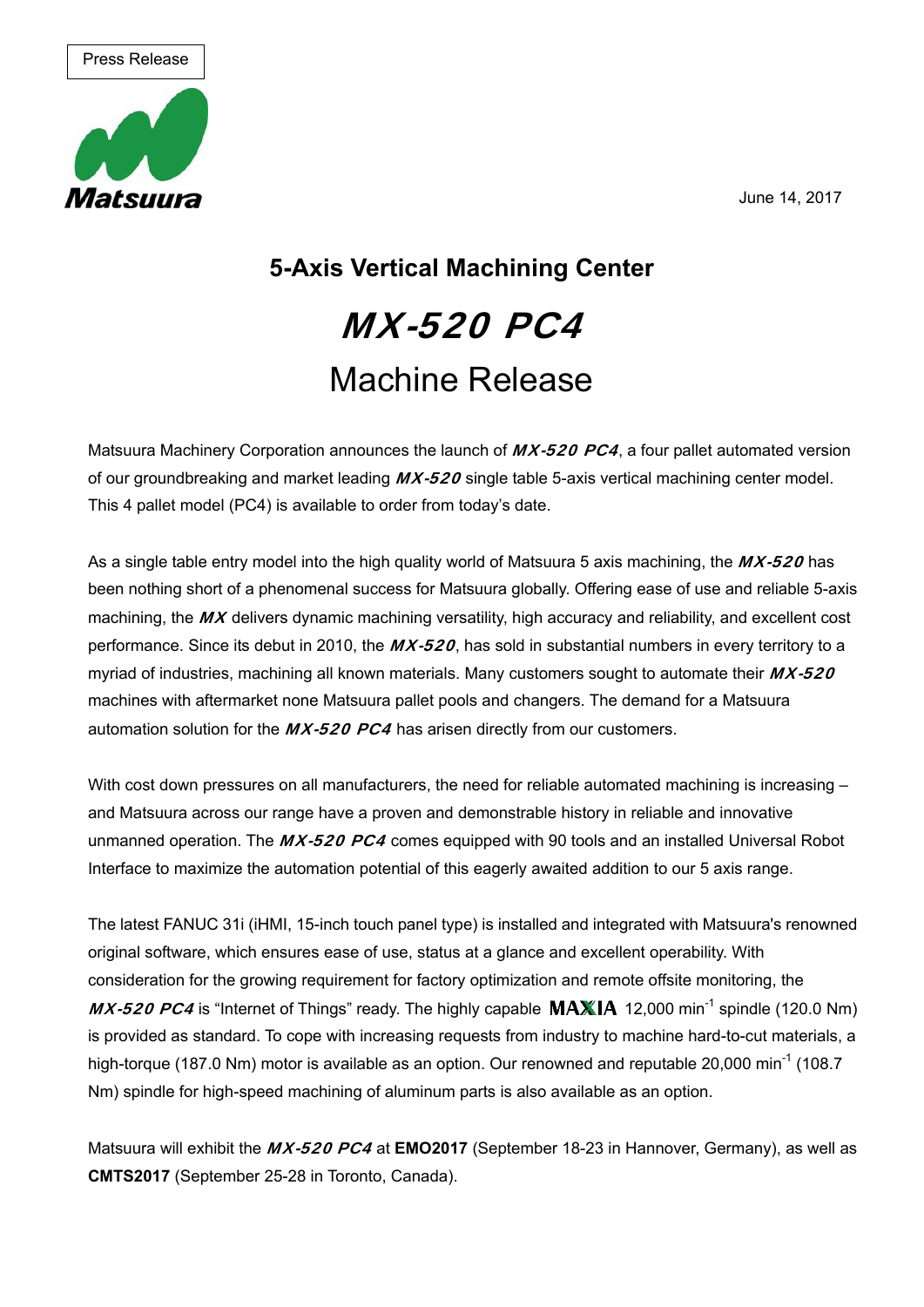## MX-520 PC4 Features

- 1. MX-520 simple automation system (option: dedicated pallet size D400 mm)
	- 1.1. PC4 (floor pallet system) + 90-tool magazine
	- 1.2. PC1 (single pallet)
	- 1.3. Pallet + 3 ports for fixture hydraulic system
	- 1.4. Robot interface + auto door (table type)
- 2.  $MAXIA$  spindle (from heavy duty machining to high speed machining)
	- 2.1. 12,000 min-1/ 120.0 Nm (standard)
	- 2.2. 12,000 min-1/ 187.0 Nm (option) Powerful type *New!*
	- 2.3. 20,000 min-1/ 108.4 Nm (option) High-speed type
- 3. Table specifications (to cover the wide range of applications)
	- 3.1. D300 mm (standard)
	- 3.2. D500 mm / D300 mm + flat table (option)
	- 3.3. 6 ports for fixture hydraulic system (option)
- 4. Operability / accessibility
	- 4.1. NC: FANUC 31i (iHMI, 15-inch touch panel type)
	- 4.2. Operator assisting software "MIMS (Matsuura Intelligent Meister System)": Standard
	- 4.3. Distance from floor to table top surface : 850 mm (table type) / 870 mm (pallet type)
		-
	- 4.4. Distance from machine front to table center : 385 mm
	- 4.5. Front door opening width : 800 mm

(Opening width sufficient for the maximum workpiece D710 mm)

| n Specifications                                |             |                                       |                               |                         |
|-------------------------------------------------|-------------|---------------------------------------|-------------------------------|-------------------------|
| <b>Item</b>                                     | Unit        | <i><b><reference></reference></b></i> | New!                          | <reference></reference> |
|                                                 |             | <i>MX-330</i>                         | <i>MX-520</i>                 | <i>MX-850</i>           |
| Travel (X / Y / Z axis)                         | mm          | 435/465/560                           | 630/560/510                   | 900/780/650             |
| Travel (A / C axis)                             | deg         | $-125 - 10/360$                       | $-125 - +10/360$              | $-125 - 130/360$        |
| Rapid traverse rate<br>(X/Y/Z axis)             | $m/m$ in    | 40/40/40                              | 40/40/40                      | 40/40/40                |
| Rapid traverse rate<br>(A/C axis)               | $min^{-1}$  | 17/33                                 | 17/33                         | 17/33                   |
| Feedrate (X / Y / Z axis)                       | $m/m$ in    | 40/40/40                              | 40/40/40                      | 40/40/40                |
| Spindle speed                                   | $min^{-1}$  | 15,000                                | 12,000                        | 12,000                  |
| Spindle motor power                             | kW.         | 5.5/7.5                               | 7.5/11                        | 15/22                   |
| Spindle torque                                  | $N \cdot m$ | 65.1                                  | 120.0                         | 187.3                   |
| Pallet type (option)                            | pallets     | <b>PC10</b>                           | PC4                           |                         |
| Max. workpiece size<br>(pallet type option)     | mm          | D420 x H320*<br>(D330 x H300)         | D710 x H350*<br>(D520 x H330) | D850 x H450             |
| <b>Loading capacity</b><br>(pallet type option) | kg          | 80 / (80)                             | 200/ (175)                    | 500                     |
| <b>Bullet shaped</b>                            |             |                                       |                               |                         |

## Mai